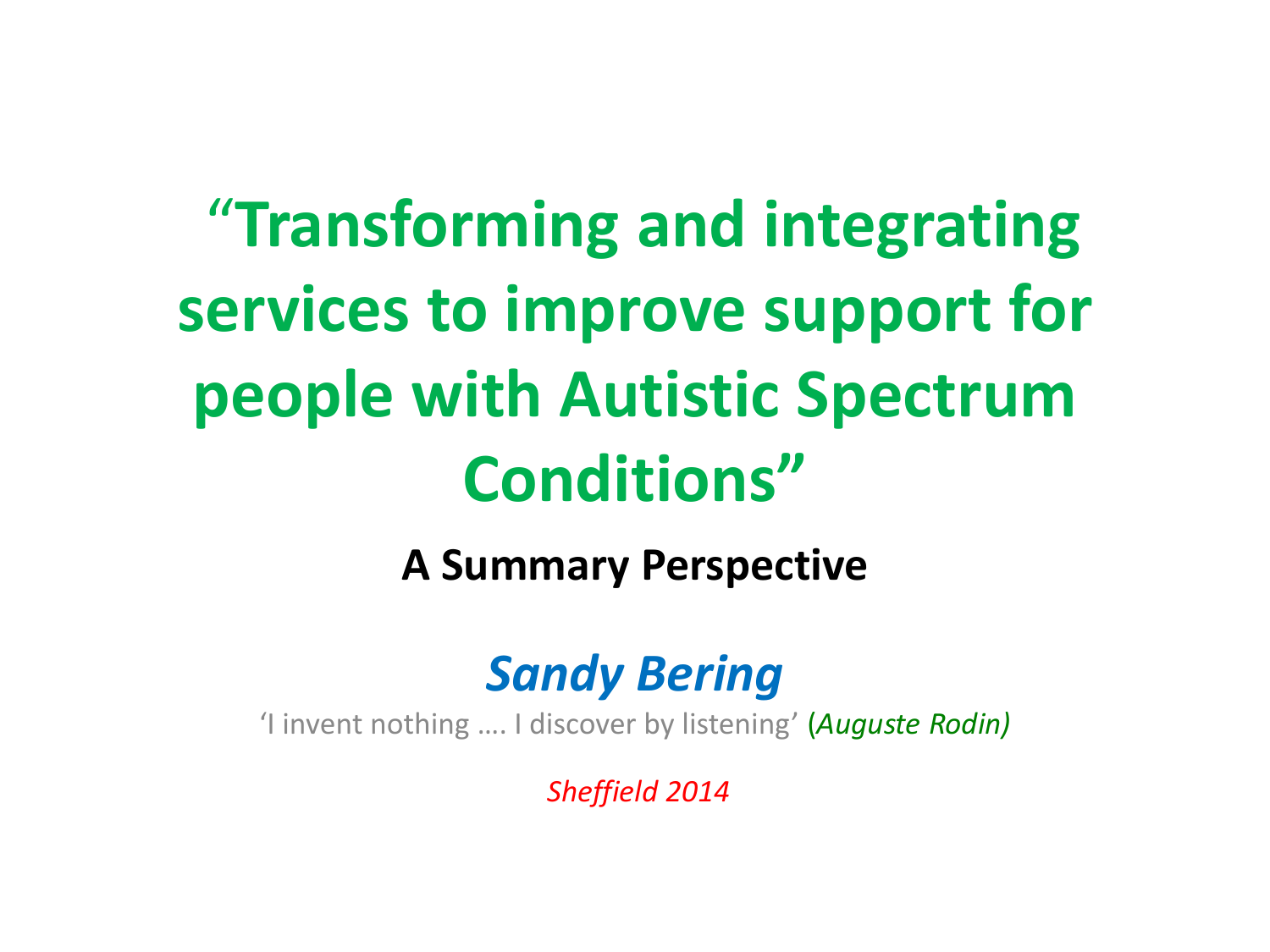### **The Context**

- National Audit Office (2009) researched public spending on (ASC), reporting that a shift away from crisis-provision and investment in preventative services can produce significant savings in health and social care budgets (eg by supporting 8% of people with ASC within a local area, cost savings of up to £67 million per annum could be accrued nationally)
- *Autism Act* became law in 2009 1st time putting a legal duty on health and social care agencies to provide services for client group, and committing Government to a national autism strategy
- *Fulfilling & Rewarding Lives: The strategy for adults with autism in England* (2010)
- *Implementing Fulfilling & Rewarding Lives* statutory guidance for local authorities and NHS organisations (2010) - set of mandatory action recommendations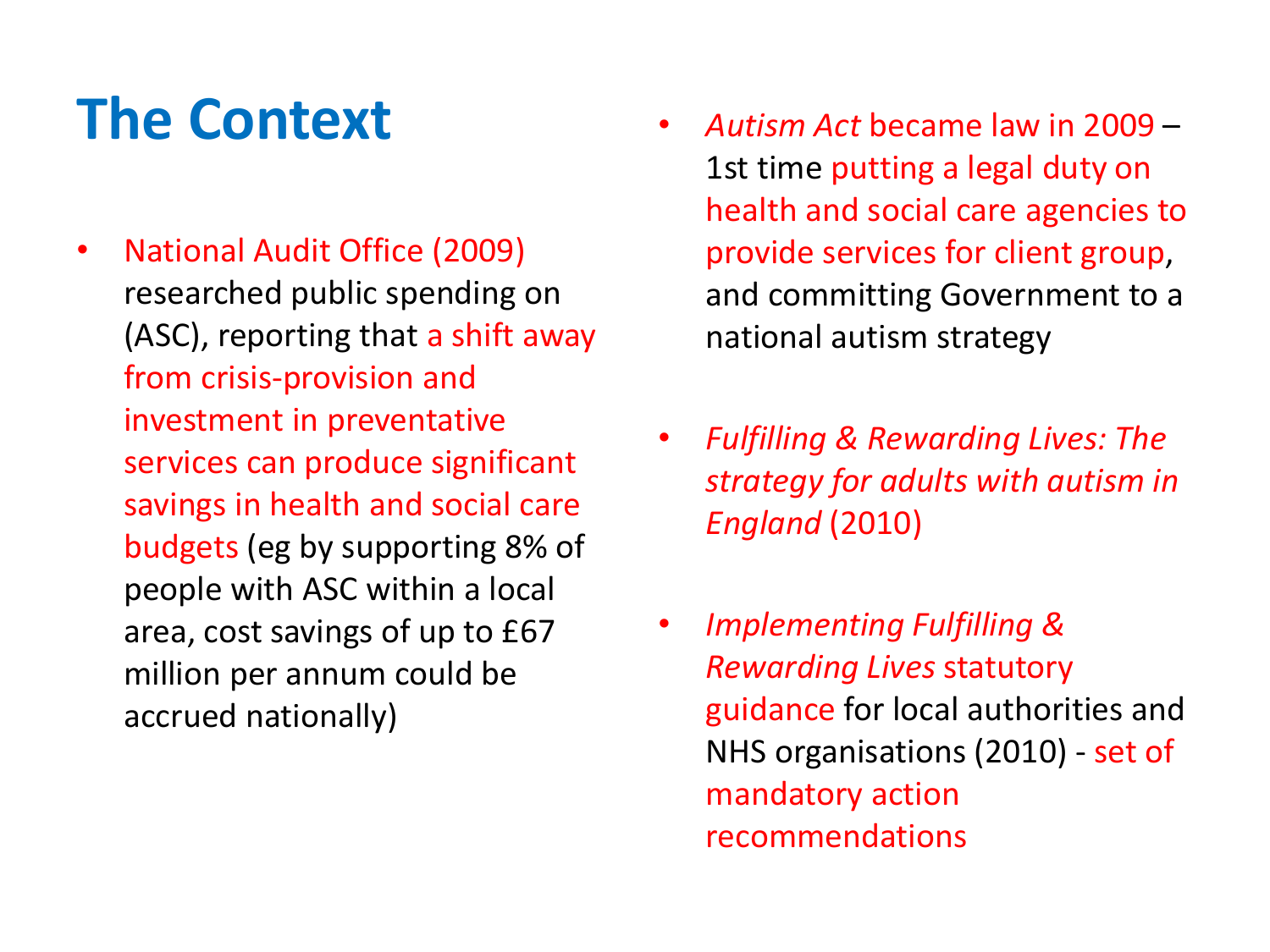### **The Context**

- Statutory guidance placed a legal requirement on developing a range of local services to address the needs of adults with ASC in line with NICE guidance
- Enforceable under Section 7 of the Local Authority Social Service Act (1970) and, as such, local authorities and NHS bodies must follow the Act and unless a good reason can be given can be challenged through the courts.
- Re-enforced concept that each Local Authority area should have a lead professional to develop diagnostic and assessment services for adults in their area, and that the local Directors of Adult Social Services, supported by the NHS, responsible for ensuring that correct local processes:
	- conducting needs assessments;
	- prompt sharing of information between diagnostic services and other services for adults.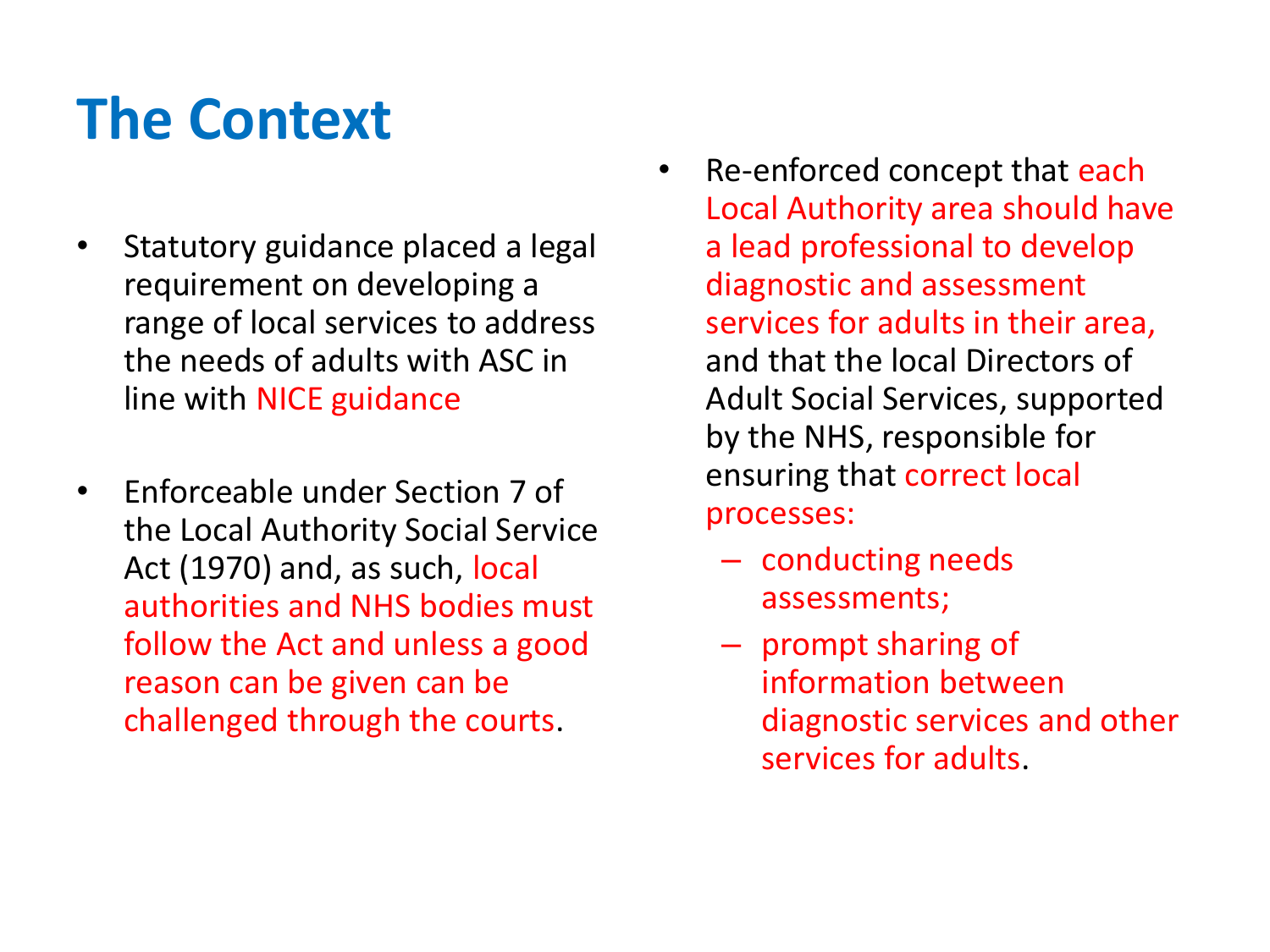### **The Context**

- Think Autism Fulfilling and Rewarding Lives, the strategy for adults with autism in England: an update
- Priority Challenges for Action
	- An equal part of my local community
	- The right support at the right time during my lifetime
	- Developing my skills and independence and working to the best of my ability
- Central to the strategy that:
	- All actions, nationally and locally, should be taken forward in a co-productive way that involves and engages people with autism and their families and carers as partners, respecting the insight and expertise that their experience and lives bring
	- Build communities that are more aware of and accessible to the needs of people with autism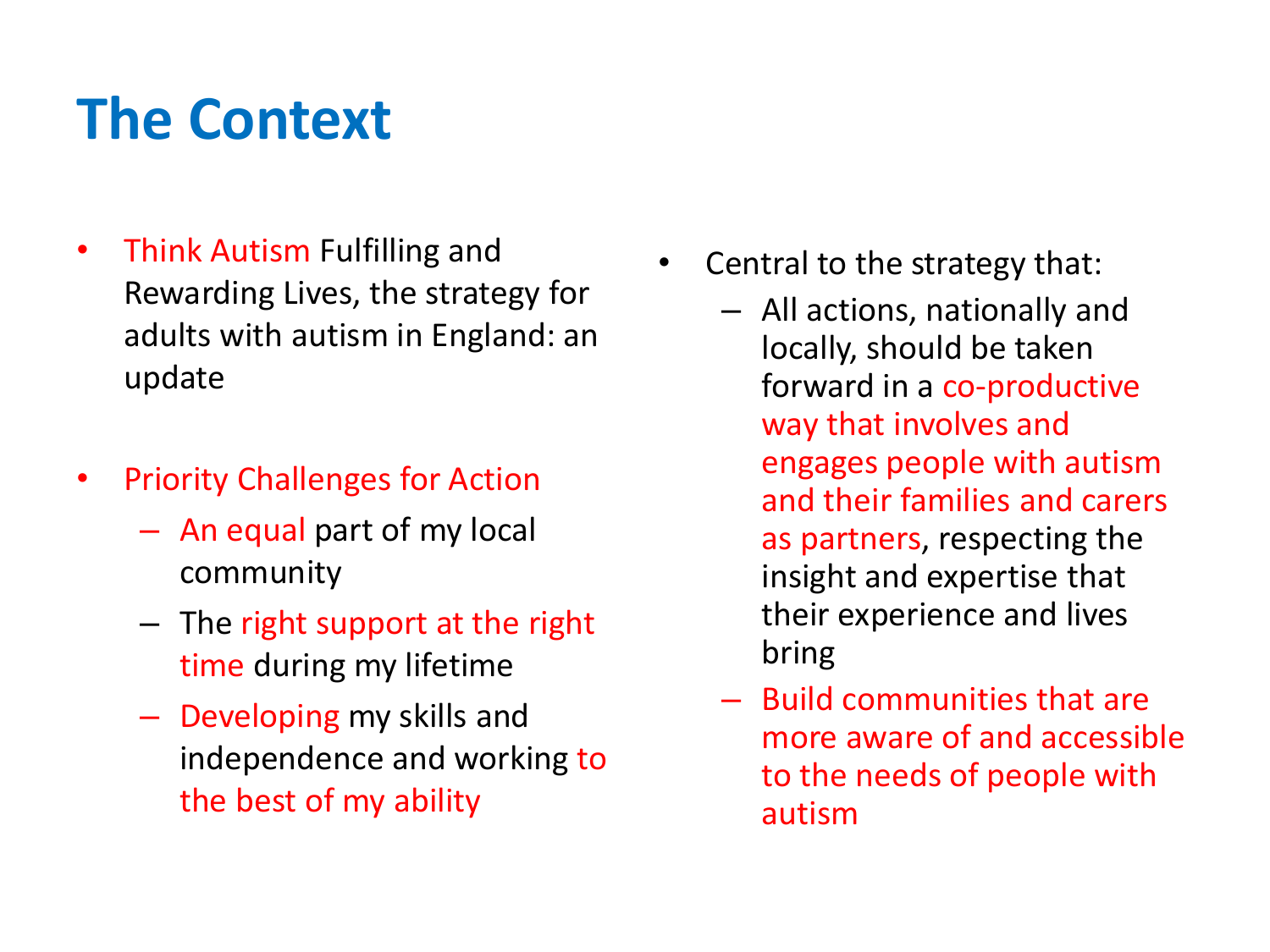### **Winterbourne View Concordat**

- DH Review: Transforming care: A national response to Winterbourne View Hospital issued (Dec 2012) and then Concordat action programme agreed to transform services for people with learning disabilities or autism and mental health conditions or behaviours described as challenging
- To stop inappropriate spotpurchasing, especially in high-cost out-of-area and/or specialist units by more effective personcentred local practical support strategies
- Recent reviews confirmed that 33-45% people with learning disabilities present with accompanying ASC, and these percentages rise in terms of people actually accessing/ requesting specialist services relating to challenging behaviours
- Critical need for the wider reorientation of core CCG and Local Authority commissioned Community Learning Disabilities services to ensure they have an adequate skills base to presenting Autism-related issues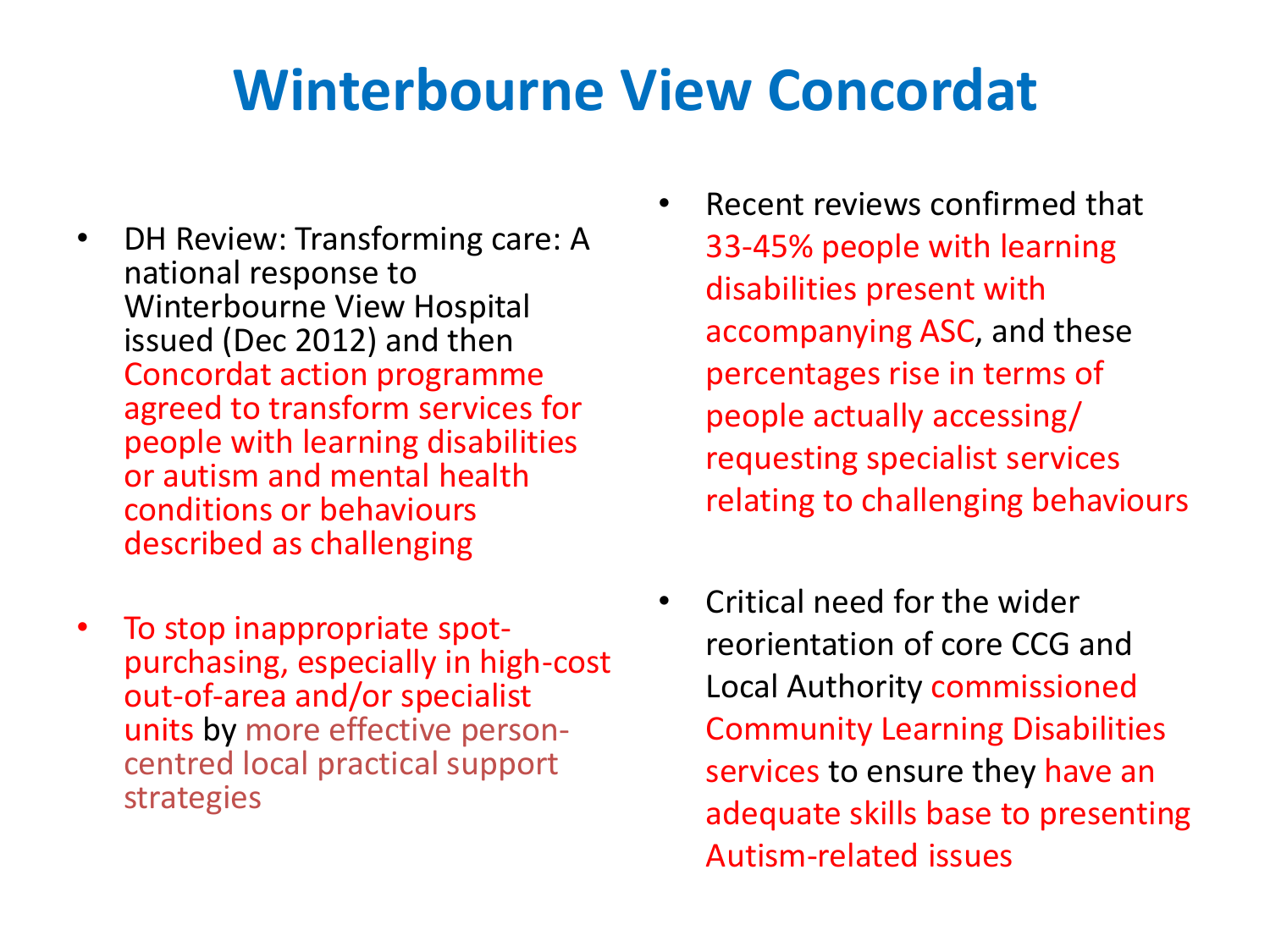### **NICE Quality Standards**

- People with possible autism needing a diagnostic assessment by an autism service have the assessment started within 3 months of their referral
- People having a diagnostic assessment for autism are assessed for coexisting physical health conditions and mental health problems
- People with autism have a personalised management plan that takes into account their strengths and needs
- People with autism have a designated professional to oversee and coordinate their care and support
- People with autism are not prescribed drugs to treat the core symptoms of their autism
- People with autism who develop behaviour that challenges are assessed for possible triggers, including physical and medical problems, before any interventions for behaviour that challenges are started
- People with autism, and behaviour that challenges, are offered drug treatment for their behaviour that challenges only if psychosocial interventions are not effective or appropriate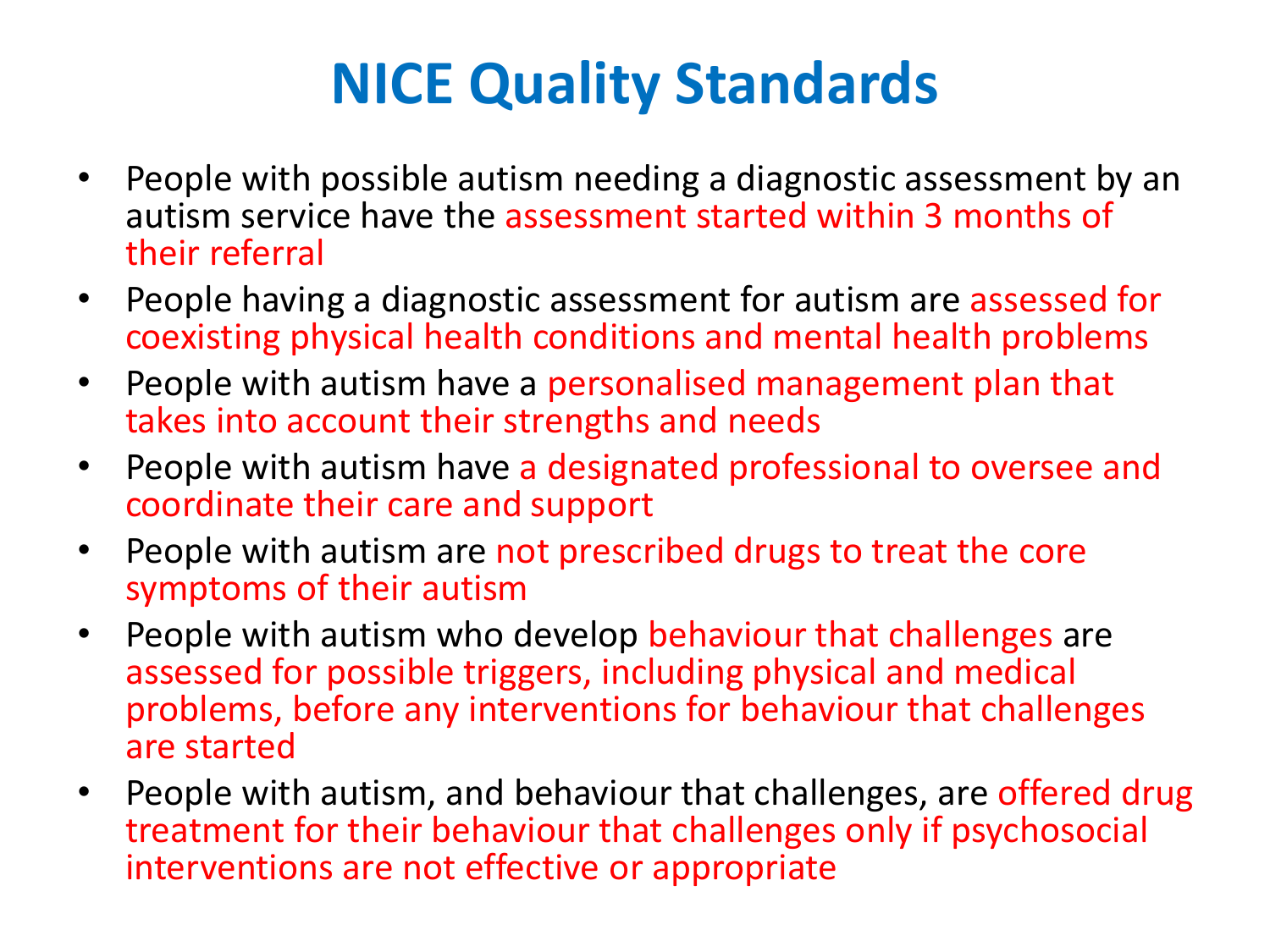## **How?**

- **Increasing awareness and understanding of autism**
- **Developing a clear, consistent pathway for diagnosis**
- **Improving access for adults with autism to the services and support they need – Active oversight / management of services/professionals**
- **Helping adults with autism into work**
- **Enabling local partners to develop relevant services and networks to meet need early**

**And ensuring all other existing policies/plans apply equally to adults with autism + their families/carers**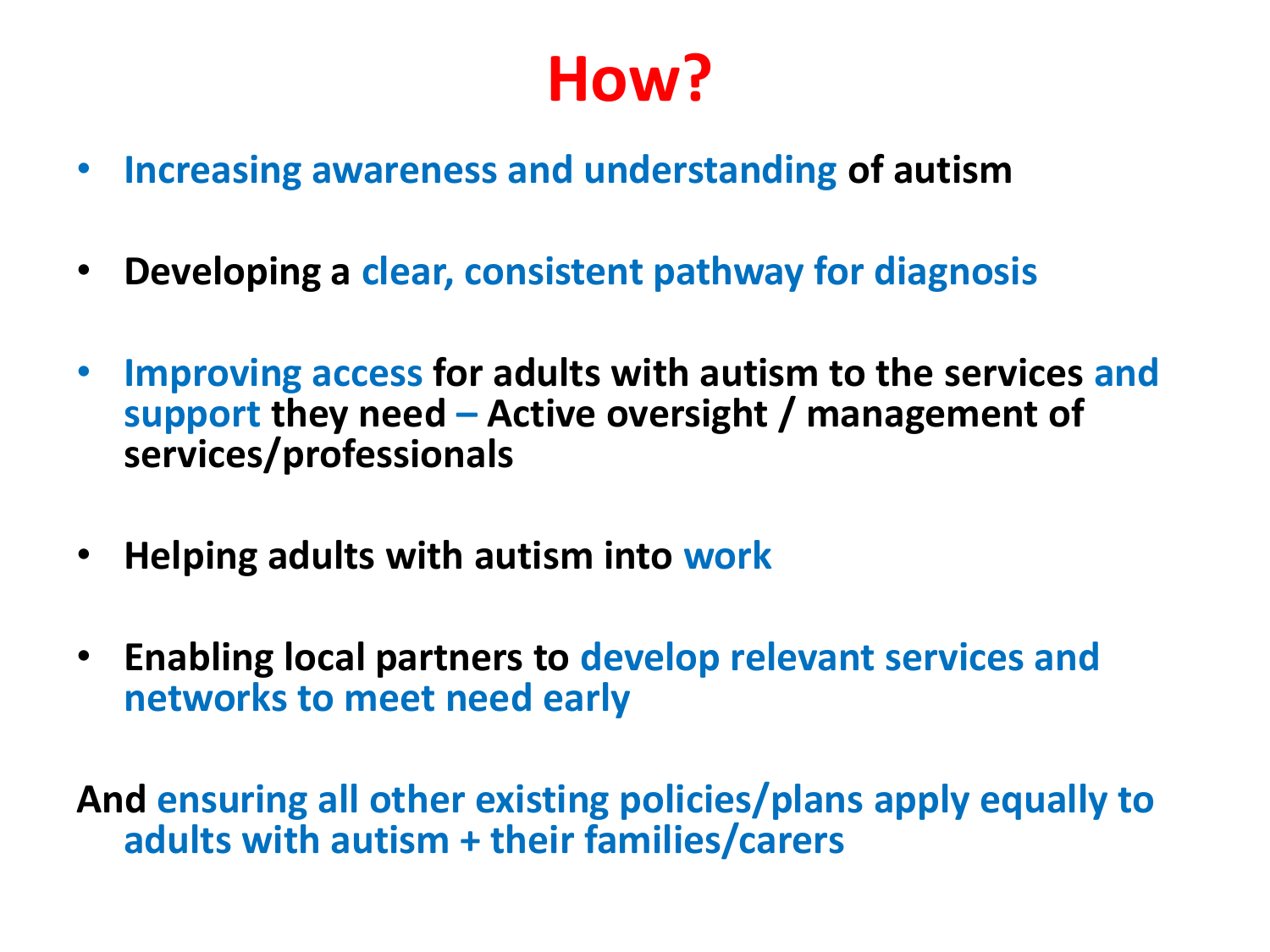#### **NAO confirmed that local service models will deliver substantial cost savings to public service budgets by:**

- Providing local diagnostic assessment, and some postdiagnostic support, meaning that people no longer have to be funded to be assessed out-of-area;
- Engaging in preventative treatment work with those at risk of losing their independence, minimising contact with mental health services, and in particular the current over-reliance on crisis intervention and/or acute admissions;
- Supporting local secondary mental health and learning disability professionals to diagnose and manage people with ASC on their caseloads effectively and efficiently;
- Joint-working with care managers to evaluate the quality and value-for-money offered by out-of-area placements, with a view to facilitating the return of people, as appropriate, to the local area.
- Enabling people with ASC to maximise positive education, training and employment opportunities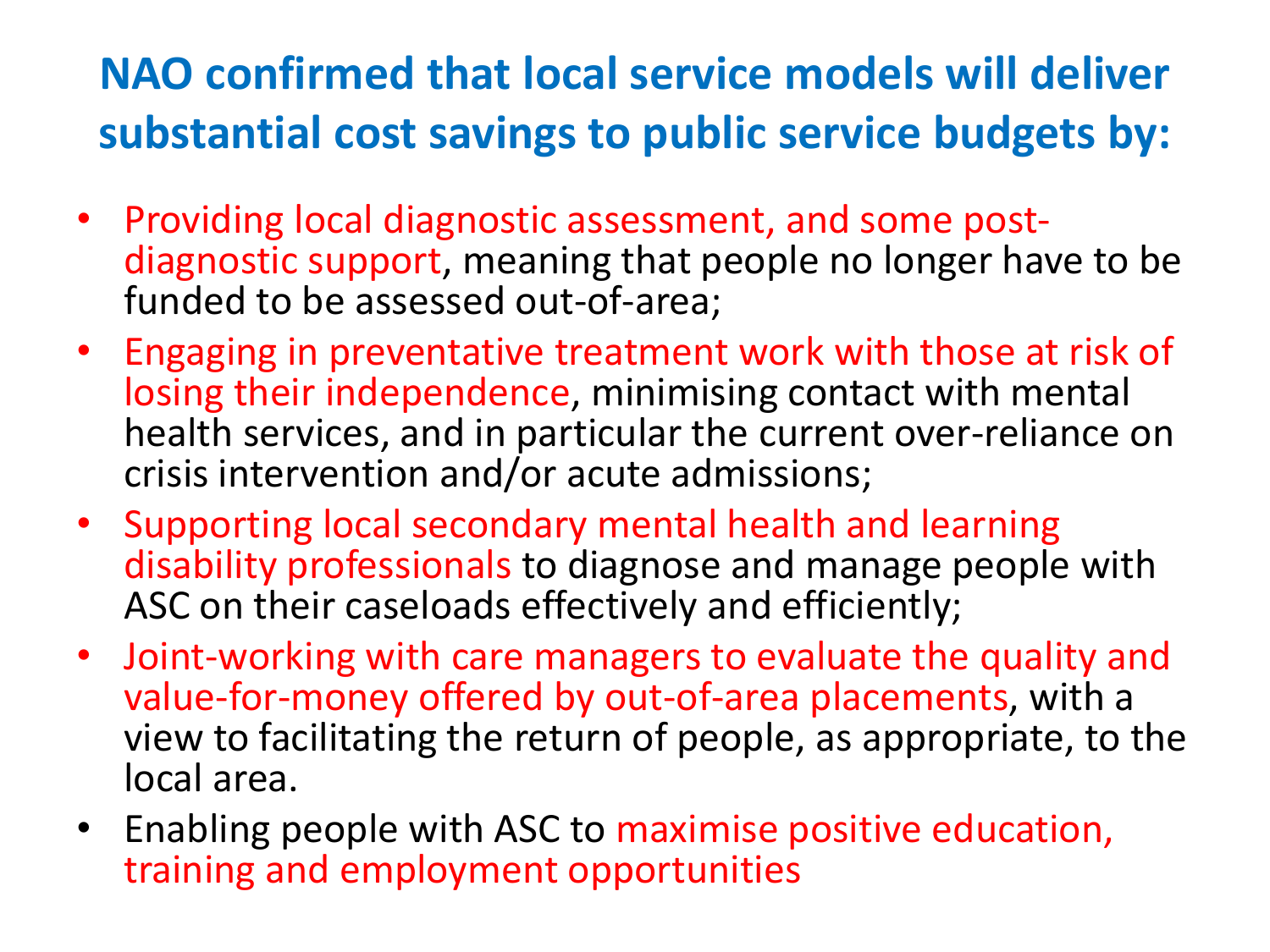#### **Good Services from an effective local Comprehensive Autism Commissioning Programme**

- Strong integrated health and social care components that focuses on early identification and support of people with autism, and targets high-risk groups
- Locally available assessment and Early Diagnosis services with key treatment component in accordance with NICE recommendations
- Evidence-based early interventions targeting social and communication enhancement interventions
- A "lifetime" care pathway for autism across CYPS/Adults especially through transitions
- Identified range of initial post diagnostic support options for all, including person-centred, access to support groups and family support programmes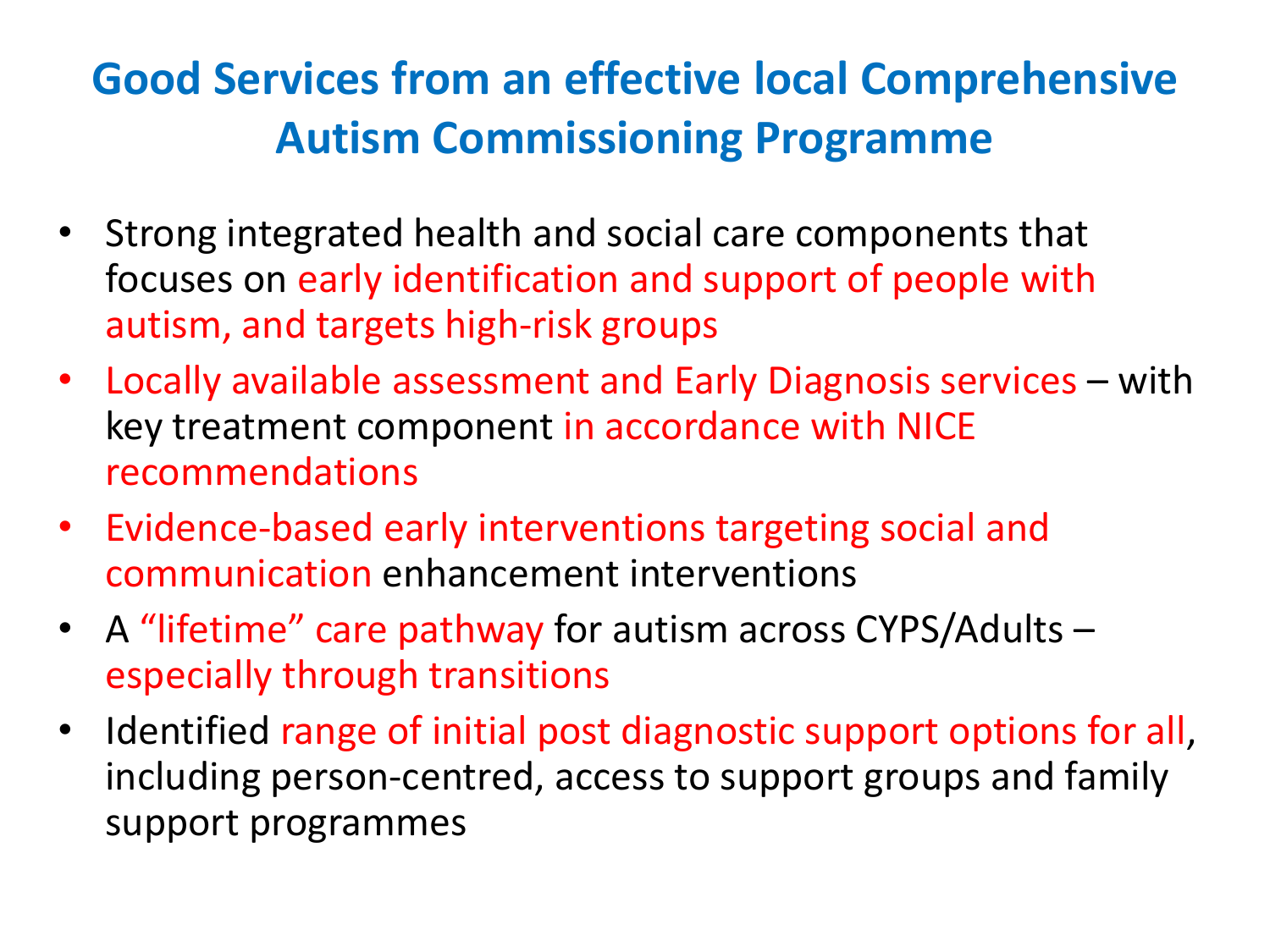#### **Good Services from an effective local Comprehensive Autism Commissioning Programme**

- On-going local post-diagnostic care-coordination interventions and community-based support, especially for individuals with complex support needs
- A range of mainstream community options and 'reasonable adjustments' in place to support access
- Specialist mental health or learning disability care services for people with autism who present with behaviours that challenge, patients whose ASCs are complicated by co-morbid functional mental health problems, and those with complex diagnoses
- Workforce development and facilitation role equally important as direct clinical support
- Involvement of people with ASC and their families in recruitment, training ,running and monitoring of services – as well as supporting peer mentorship and user-led initiatives such as self-help groups, employment schemes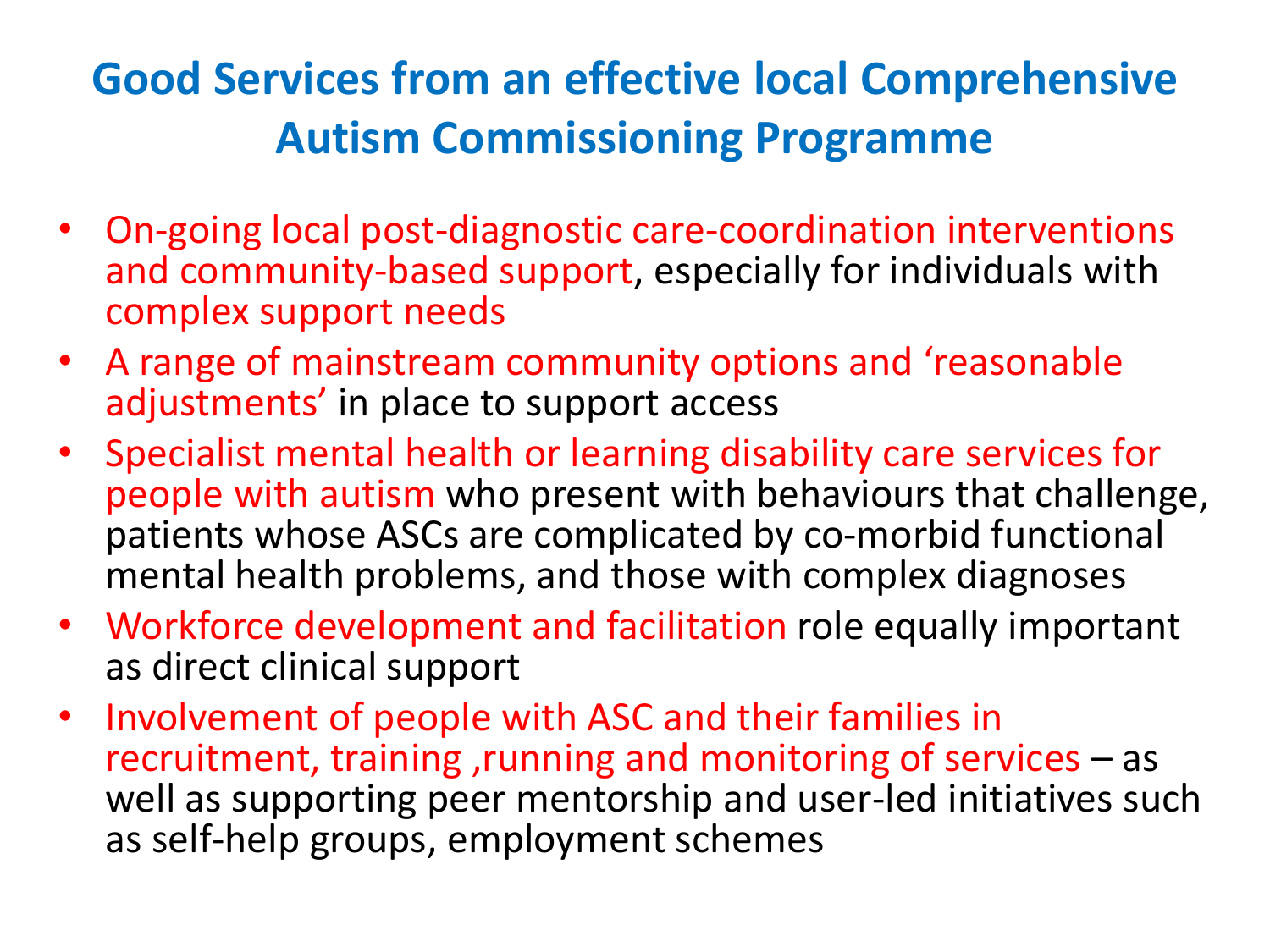**Government published list of the 10 outcomes that should be achieved if the Autism Strategy and Statutory Guidance can be judged successful**

#### • Better Health

- More included and economically active - Work
- Living in accommodation that meets their needs - Homes
- Benefiting from the Personalisation Agenda in health and social care, and can access Personal Budgets
- No longer managed inappropriately in the criminal justice system
- Adults with autism, their families and carers are satisfied with local services
- Involved in service planning
- Local authorities and partners know how many adults with autism live in the area
- A clear and trusted diagnostic and support pathway available locally in line with NICE Guidance / Quality Standards
- Health and social care staff make reasonable adjustments to services to meet ASC needs